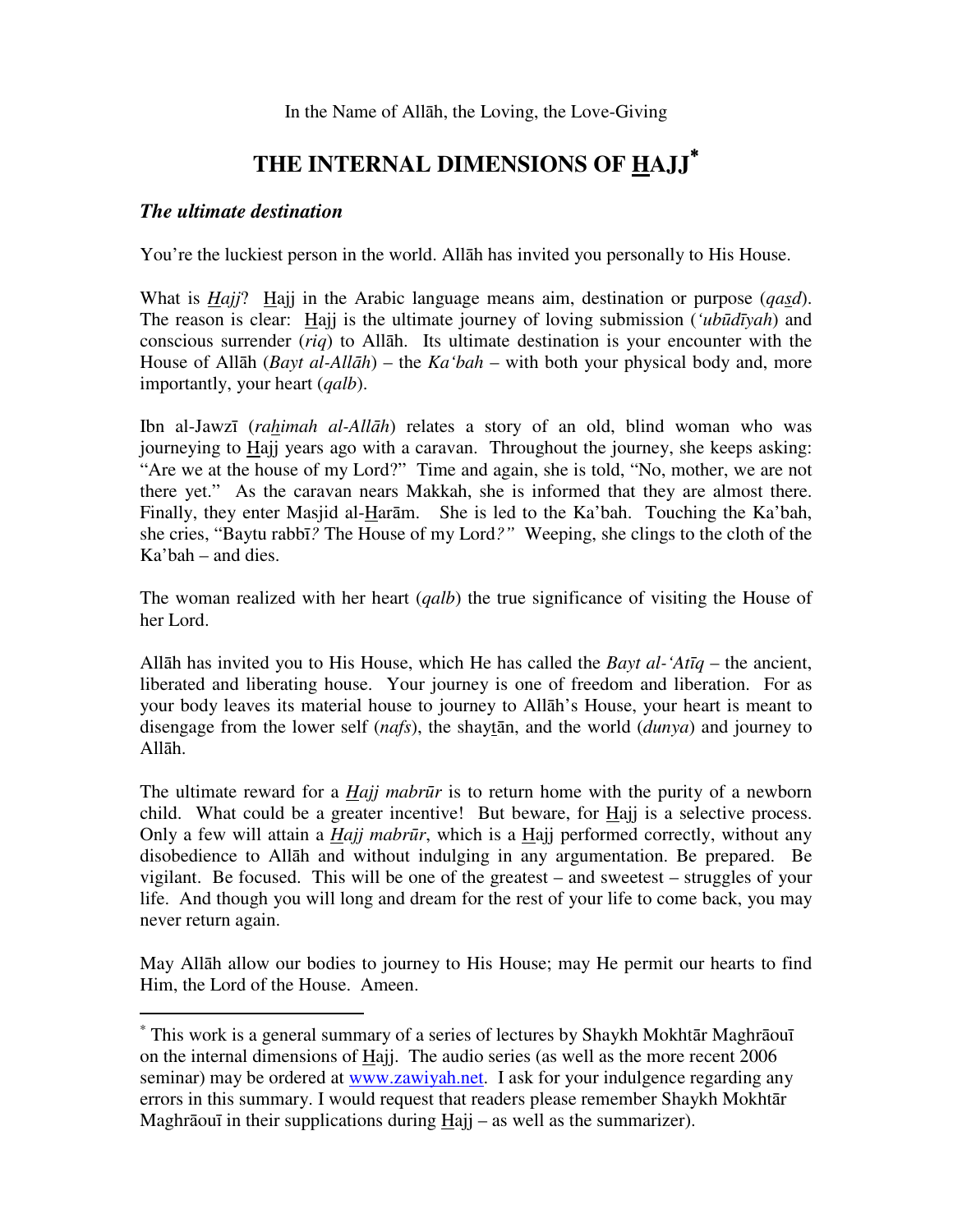#### *The most sacred space*

You will be journeying from your earthly house to Makkah, your spiritual home, the most beloved place to Allāh in all of space and time. Allāh himself has decreed it to be so since the beginning of creation. There is no place more blessed, more beautiful, more virtuous, more exalted than Makkah. Every inch and every corner of Makkah is a *haram*, a sanctuary made sacred by Allāh. The more you revere Makkah, the more you will be ennobled by Allāh. We must take the greatest of care to never think casually of our sojourn in Makkah or live within its precincts in disobedience or negligence.

Some reports teach that it was in Makkah that our father Ādam ('alayhi al-salām) longed to go back to paradise and be in the presence of Allāh. To console his loneliness, Allāh commanded him to do tawāf around the space of the current Ka'bah. And Ādam did, and felt whole again.

Other texts teach that Nuh ('alayhi al-salām), Ibrāhim ('alayhi al-salām), and many Prophets before them ('alayhim al-salām), all did tawāf around Allāh's sacred House. Their spiritual energy and legacy fills the air. You will be walking in the footsteps and the heart-steps of Rasūlullah (sallalahu 'alayhi wasallam) and his noble companions.

### *Shelter, solace and sight*

Hajj and its rites are described in various and powerful ways by Allāh and his Rasūl (sallalahu 'alayhi wasallam). Through these descriptions, we gain insight into the deeper meanings of Hajj. The rites of hajj are described, for example, as *man*ā*sik, mash*ā*'ir and mash*ā*hid.*

*Mansak* (plural *man*ā*sik*), usually translated as ritual, connotes shelter (*maskan*) and tranquility (*suk*ū*n*). The rites of Hajj are residences of shelter and tranquility for the heart.

*Mash'ar* (plural *mash*ā*'ir*) connotes feeling and experience. The rites of Hajj cause the heart to feel and experience the sweetness of nearness to Allāh.

*Mashad* (plural *mash*ā*hid*) is to witness with the heart the blessings of Allāh at every station – to see, with one's inner sight, Allāh's will as the Decreer of decrees and the Causer of causes.

Each word connotes a different inner dimension of Hajj, as the movement, not only of your body or limbs, but of your heart. For as your body journeys from one place to another, so too must your heart travel through various stations (*maq*ā*m*ā*t*), each of which will provide it with shelter, solace and inner sight.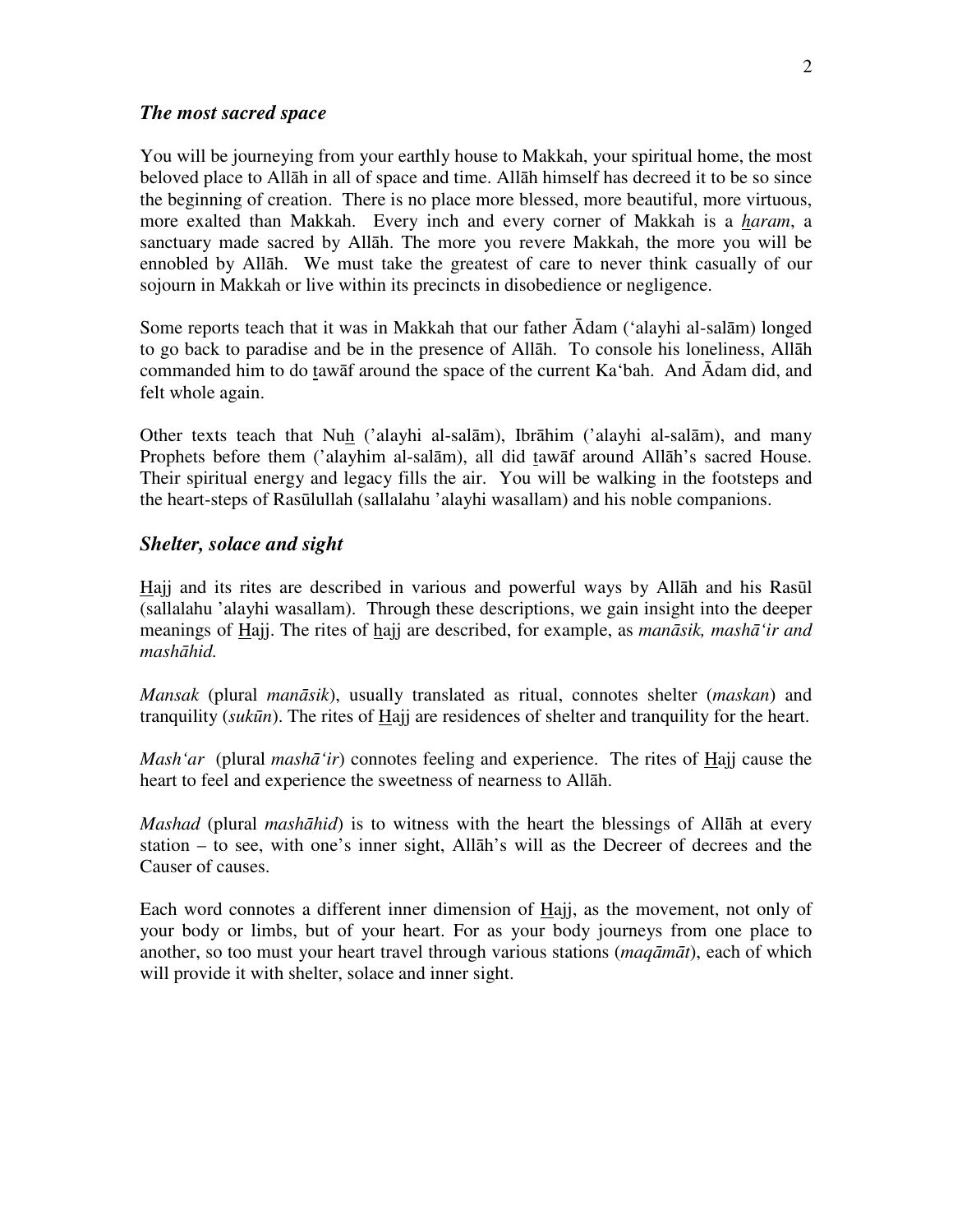#### *Become angelic*

Hajj is your chance to become an angel and to live with the delight of an angel.

In tawāf, you will be mirroring the worship of the angels, the *mal*ā*'ikah*, those heavenly creatures created of pure light and enveloped in the worship of Allāh. Texts teach that the Ka'bah is connected in an imperceptible way to the *Bayt al-Ma'm*ū*r*, the heavenly Ka'bah of the angels, around which they are constantly in tawāf*.* Seventy thousand angels perform tawāf around this house and are replaced with others, never to return.

Around the Ka'bah, we are in a heavenly dimension. Near the Ka'bah are the *Hajr al-Aswad*, or black stone, and the *Maq*ā*m Ibrahim*, both gems from *jannah.* We are taught that the hajr was darkened by the sins and transgressions of man. Its heavenly light is now folded from us. The hajr will be personified in the afterlife by Allāh and will witness on behalf of those who approached it with truth and sincerity. The hajr can be said to take a picture recording of your heart as you stand before it. Kissing the hajr is the most profound renewal of your covenant with Allāh and a pledge of love, dedicated obedience and soulful allegiance to Him.

### **THE JOURNEY BEGINS**

#### *Entering into Ihr*ā*m*

As you near the miqāt, your heart will tremble and tremor. Is this really happening? Is my heart getting closer and closer to His House? Soon you will enter Allāh's haram. It is only fitting that you enter into a state, both externally and internally, that justly corresponds to this honour. Beyond the miqāt, there is only talbiyah.

The essence of Hajj is the journey of our hearts away from the house of our lower selves (*nuf*ū*s*) with its passions (*shahaw*ā*t*), inclinations (*ahw*ā*'*) and attachment to the created world (*khalq*) to the haram and, ultimately, the House of Allāh. We must leave our attachments to receive the greatest connection. We must leave to arrive.

*Ihrām* is from harām. Both meanings, to be sacred and to be forbidden, are carried in it. Through the ihrām, the heart is meant to leave the temporary and the finite – to make it, in a sense, "forbidden" – and to prepare for the sacred audience of Allāh's presence.

The *muhrim* has disengaged from everything and anything that distracts him or her from Allāh and, consequently, from remembrance, peace and stillness. The muhrim has left his or her home taking *taqw*ā or Allāh-consciousness, the best sustenance, as a provision.

### *Beginning Talbiyah*

One enters into ihrām with *talbiyah*. Talbiyah is the heart's most profound surrender to the invitation and call of Allāh: *Here I come to You, my Lord, here I come – fully and forever.*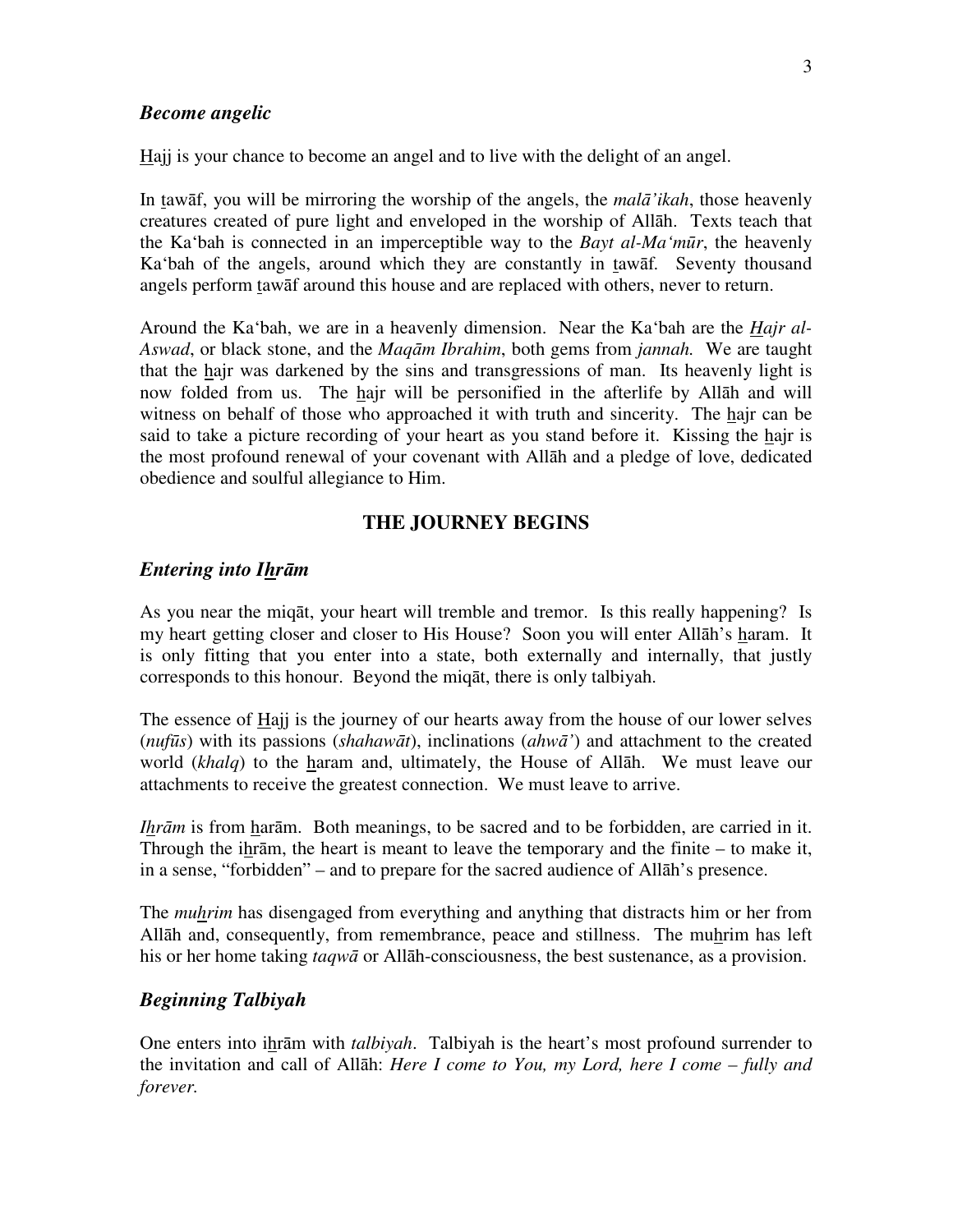With the talbiyah, we proclaim that no associate (*shar*ī*k*) or attachment will distract us from seeking Allāh. Our hearts will not see, hear, obey, or be lured to another, besides Him. The recitation of this talbiyah is to be said with constancy and conviction, and not intermittently and infrequently. Talbiyah is essential to focusing our hearts. It will remind us of the purpose of our journey; it will facilitate us in foregoing our rights, demands and expectations while yet rendering fully the major and minor rights of others; it will dispel distractions; and it will make all obstacles easy, even pleasurable.

There is no praise (*hamd*) and no dominion and power (*mulk*) except that Allāh owns it. Everything, whether tangible or intangible, belongs to Him. In fact, we are in praise of Him by Him.

### *Mun*ā

*Min*ā*, or Mun*ā, means desire, hope, longing.

Some texts teach that it was in Munā that Ādam ( 'alayhi al-salam) longed and desired to journey back home to paradise and to be, once again, in Allāh's presence.

It is in Munā that the journey begins. The day spent in Munā, termed the day of *tarwiyah*  (meaning, in part, to quench, to drink to one's fill), is meant for our heart to focus on the aim of their journey, to gather in resolution and focus, and to begin our inner momentum towards the House of Allāh.

### '*Araf*ā*t*

*'Arafāt* means to know, to understand. Another verb scale conveys the meaning of perfuming, making fragrant, scenting. 'Arafāt is the essential pillar (*rukn*), of Hajj; without 'Arafāt there is no Hajj.

'Arafāt is the cleansing station outside the haram where we stand and seek forgiveness for all that we've committed in our lives. We beg and implore Allāh to make us worthy of entering into His haram, visiting His House and being in His presence.

Here, on 'Arafāt, we learn two things. As we acknowledge our disobedience, our sins, our rebelliousness and our forgetfulness, we know our unworthiness as true servants. We reveal everything to Allāh, minor or major, Who knows already but simply wants us to admit with true transparency and sincerity what we is inside of our selves. Moreover, we begin to know the all-enveloping knowledge, the inestimable mercy, the boundless generosity and the limitless grace of Allāh in forgiving and effacing our sins. Who is it, beside Him, that can forgive and that does forgive? There is no refuge or flight from Allāh except to Him.

Allāh celebrates, in the presence of the angels, the hujjāj on 'Arafāt asking for forgiveness. And He affirms to the angels that, yes, He has forgiven them.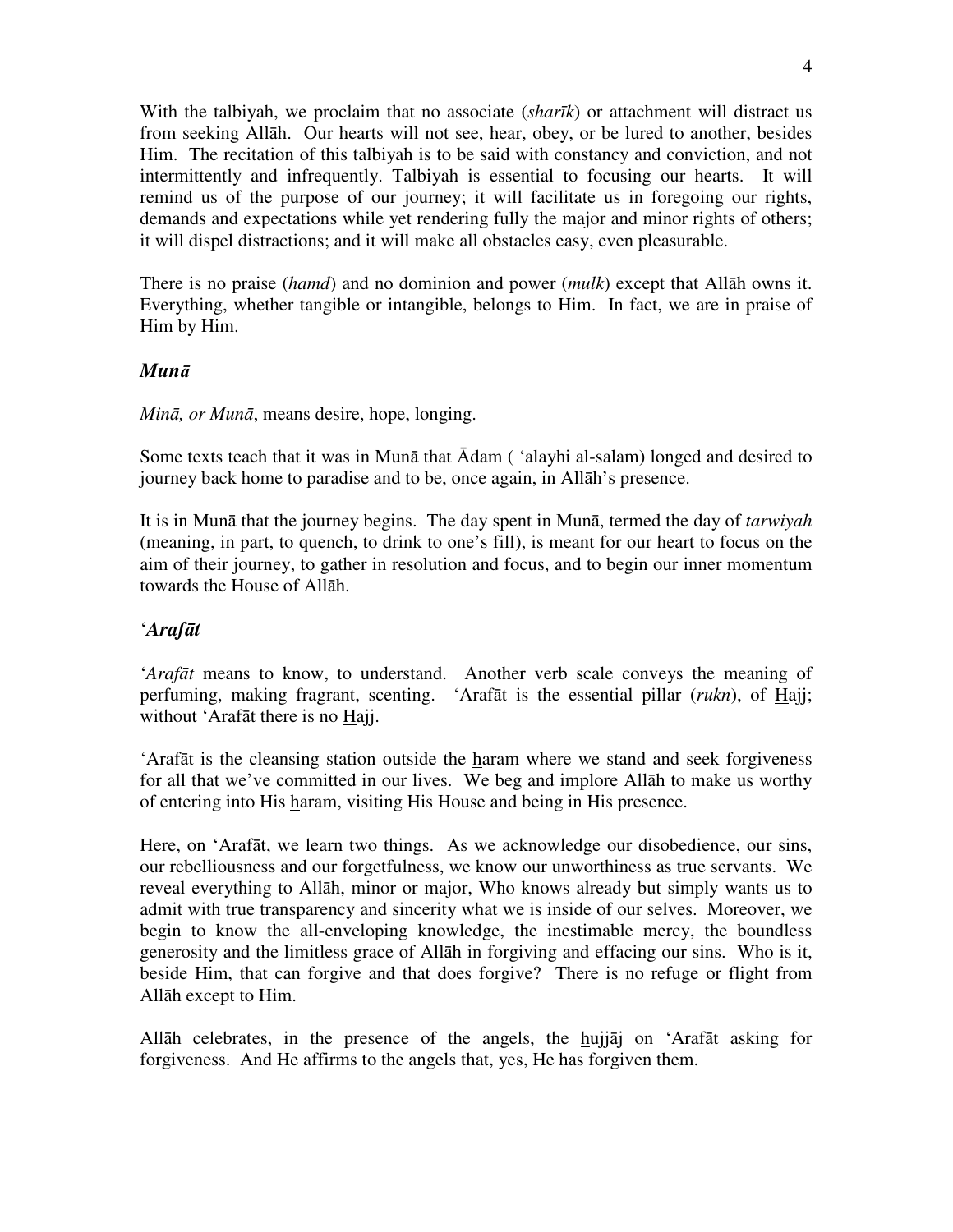Now, as the sun begins to set, you continue, perfumed and scented with the purity of Allāh's grace and forgiveness, ever closer to His haram.

## *Muzdalifa*

*Muzdalifa*, from the Arabic root *izdil*ā*f*, means to approach, to get closer.

Muzdalifa is a second station of cleansing and purification. The pilgrim is now closer to the Ka'bah. We remain in supplication (*du'*ā*'*) after *fajr*, imploring Allāh again for pardon and guidance. Some scholars have said that in Muzdalifa, Allāh also forgives our violations against the rights of others. Such violations are not usually forgiven unless, in addition to seeking forgiveness, we remedy what has been violated.

### *Mun*ā *and the casting of the pebbles*

During the Hajj of Ibrāhim ('alayhi al-salām), he was commanded to sacrifice his son. Allāh, of course, never intended that the slaughter take place. Allāh wanted, instead, to purify and free Ibrāhim ('alayhi al-salām) from every love and every attachment besides Him.

It was in Munā that the shaytān attempted to waylay Ibrāhim ('alayhi al-salām) from sacrificing his son. Ibrāhim ('alayhi al-salām) casted pebbles at the shaytān to reject his designs and prompting.

In casting the pebbles, the pilgrim affirms Allāh's greatness over everything and covenants with Allāh that he or she will never regress to anything which displeases Him. Casting the pebbles is the casting away of shaytān, the lower self (*nafs*) with its desires, inclinations and evil, and, ultimately, casting away everything besides Allāh. The pebble is meant, not to hit the pillar, but to fall inside the container, or *majmar*, where it will remain. The fire of the nafs, its impetus to evil, must be cast out, contained and confined. Our nafs must be jailed for us to become free.

After the nafs is jailed by the casting of the pebbles, it is slaughtered. The sacrifice of the animal signifies the slaughter of the nafs by Ibrāhim ('alayhi al-salām). Ibrāhim's ('alayhi al-salām) sacrifice was momentous: he sacrificed his very will. Ibrāhim was named the *Khal*ī*l* (cherished friend) of Allāh because his love for Allāh pierced and consumed his entire heart.

The hair – signifying status, station and pride – is now shaved. Whatever remaining trace and residue of the disobedient *nafs* is now completely cleansed.

Now, the pilgrim is welcomed by Allāh to visit His Haram and His House. He or she is now freed from ihrām, but not completely. Washing and the use of perfume are now permitted; intimate relations are not. Approaching one's spouse is unbefitting considering that now the pilgrim is going to visit the Host.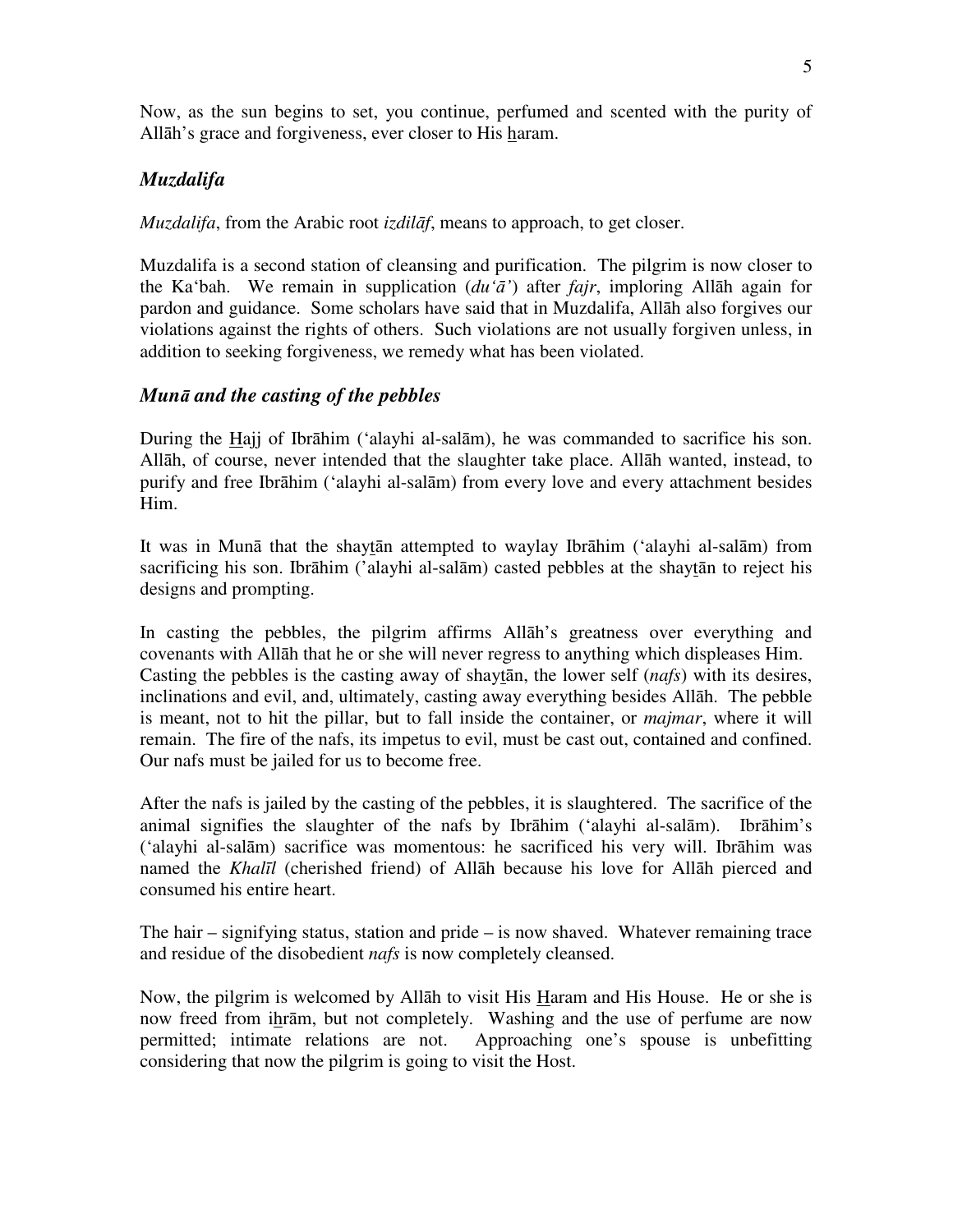### *Taw*ā*f al-If*ā*dah*

*If*ā*dah* means to flood, to rush, to move.

The movement from 'Arafāt to the haram is called ifādah. The rite of tawāf that takes place after the casting of the pebbles, the sacrifice and the shaving of the head is likewise termed *Tawaaf al-If*ā*dah*.

The heart (*qalb*), cleansed and purified from its attachments, inundated with love, desire and longing, floods to the haram, to the House, and to its Lord. There, it circumambulates the House and renews its pledge of complete and loving submission.

### *Sa'i between Saf*ā *and Marw*ā

*Sa'i* means to work, to strive, to act.

We remember in sa'i the actions of Hājar ('alayha al-salām) as she climbed, walked and ran up both Safā and Marwā looking for sustenance for her starving child. The miracle of *Zam zam* was gifted to Hājar for her efforts and sincere reliance. Rasūlullah (sallalahu 'alayhi wasallam) teaches that if we drink zam zam with firm faith and certainty, Allāh will most definitely answer our supplication.

As servants of Allāh, we are embedded in time and space. We must act, all the while cognizant that it is Allāh who creates both cause and effect. To see waves upon waves of pilgrims walking and running between Safā and Marwā is to recognize that the reality of our life is constant sa'i between struggle and reward, struggle and reward. On the hills of Safā and Marwā, where the pilgrim alights in reflection and supplication, the heart exalts, seeing Allāh's power in all matters, yours and others, large or small.

### *The days and nights of Mun*ā

During our stay in Munā, we re-affirm and re-declare our desire and hope for spiritual freedom by casting pebbles for three days. Each casting of the pebbles cements our resolution to contain and confine both the lower self (*nafs*) and shaytān.

You remain in Munā as Allāh's guest. Here, we must eat and drink with the consciousness of a guest in front of a Most-Magnanimous Host. The greatest nourishment during these days, as Allāh himself indicates, is His *dhikr*, or remembrance. We are destined to leave but Allāh intends we leave gradually, in gratitude to Him, remembrance of Him and gathering a firm resolution for permanent change when we depart.

Then the last pebble is cast. Our final farewell is imminent.